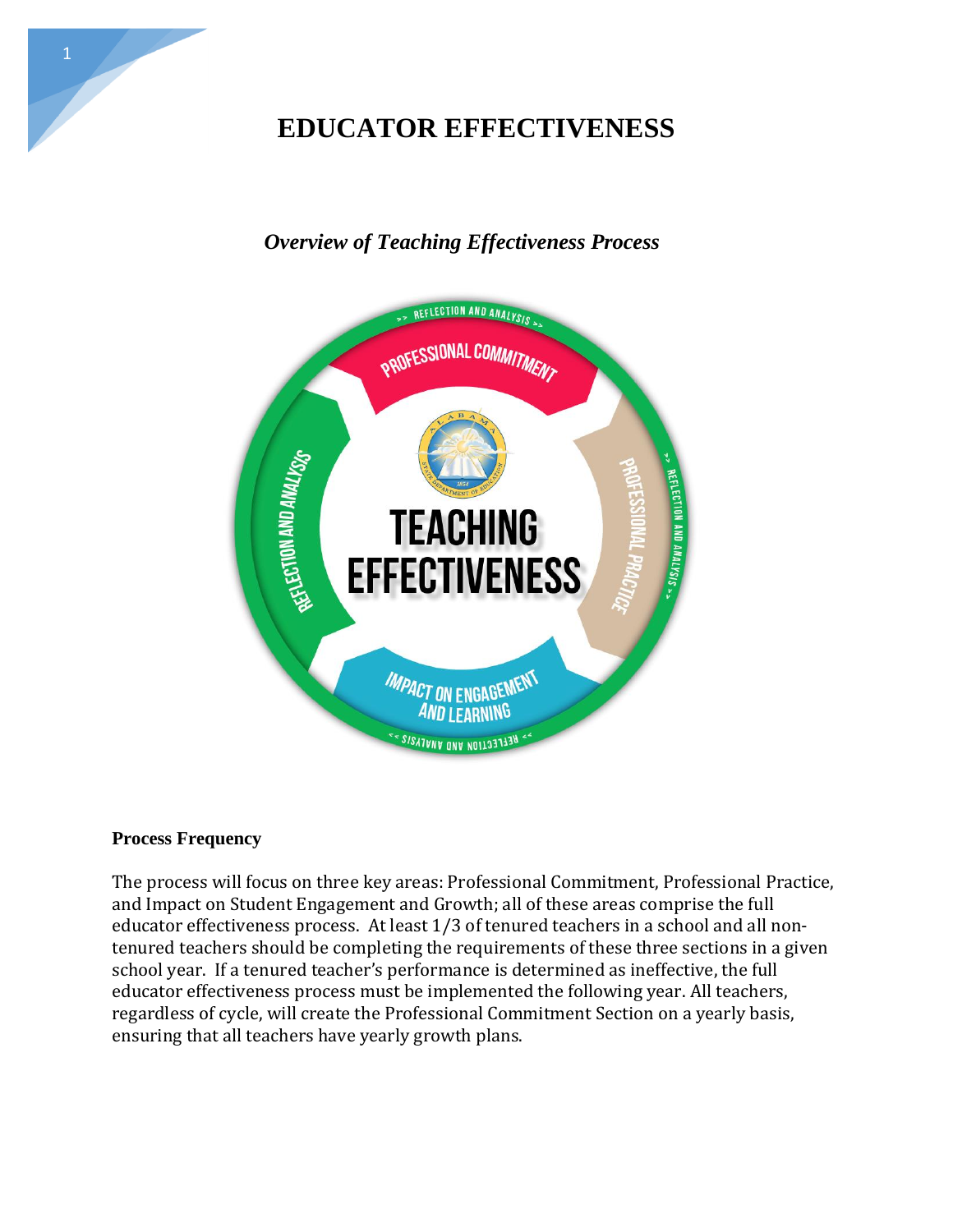#### **Section I: Professional Commitment (30%):**

**Self-Assessment:** The EDUCATEAlabama Self-Assessment is completed and used to focus a conversation with the instructional leader about professional practice and areas needing improvement. When data are available, the self-assessment should reflect concerns over student growth data (online and interactive).

**Collaborative Dialogue**: A conversation with the instructional leader is completed to inform the Professional Learning Plan. The teacher and instructional leader determine the content of the Professional Learning Plan. When data are available, the Collaborative Dialogue should reflect concerns over student growth data (online and interactive).

**Professional Learning Plan (PLP)**: This collaboratively developed plan must be completed to include professional learning goals tied to Alabama Quality Teaching Standard Indicators needing improvement. When data are available, the PLP should reflect concerns over student growth data. All PLPs should focus on goals and activities that will improve educator practice. Numerous online professional development opportunities are attached to every indicator to support teacher professional growth. These online opportunities include modules from the IRIS Center at Vanderbilt University (online and interactive).

**Evidence**: A Professional Learning Plan completely enacted with evidence of active work towards improvement for each selected Standard Indicator that is expected to lead to improved student growth is the evidence (online and interactive).

## **Section II: Professional Practice (35%)**

All non-tenured teachers and at least 1/3 of tenured teachers will collaborate with administrators and colleagues to identify strengths and weaknesses in practice aligned to the Alabama Quality Teaching Standards. Teachers and administrators will analyze multiple components of practice utilizing LEA developed rubrics that not only differentiate for quality but also clearly describe pathways for teacher growth. Conversations will be centered on data collected from two observations, analysis of instructional design, and a teacher's professional showcase.

- Classroom Observations of LEA or Teacher Choice
	- o Announced observation with pre and post conference
	- o Analysis of walk-through data
	- o Videotape with reflection and analysis
	- o Unannounced observation